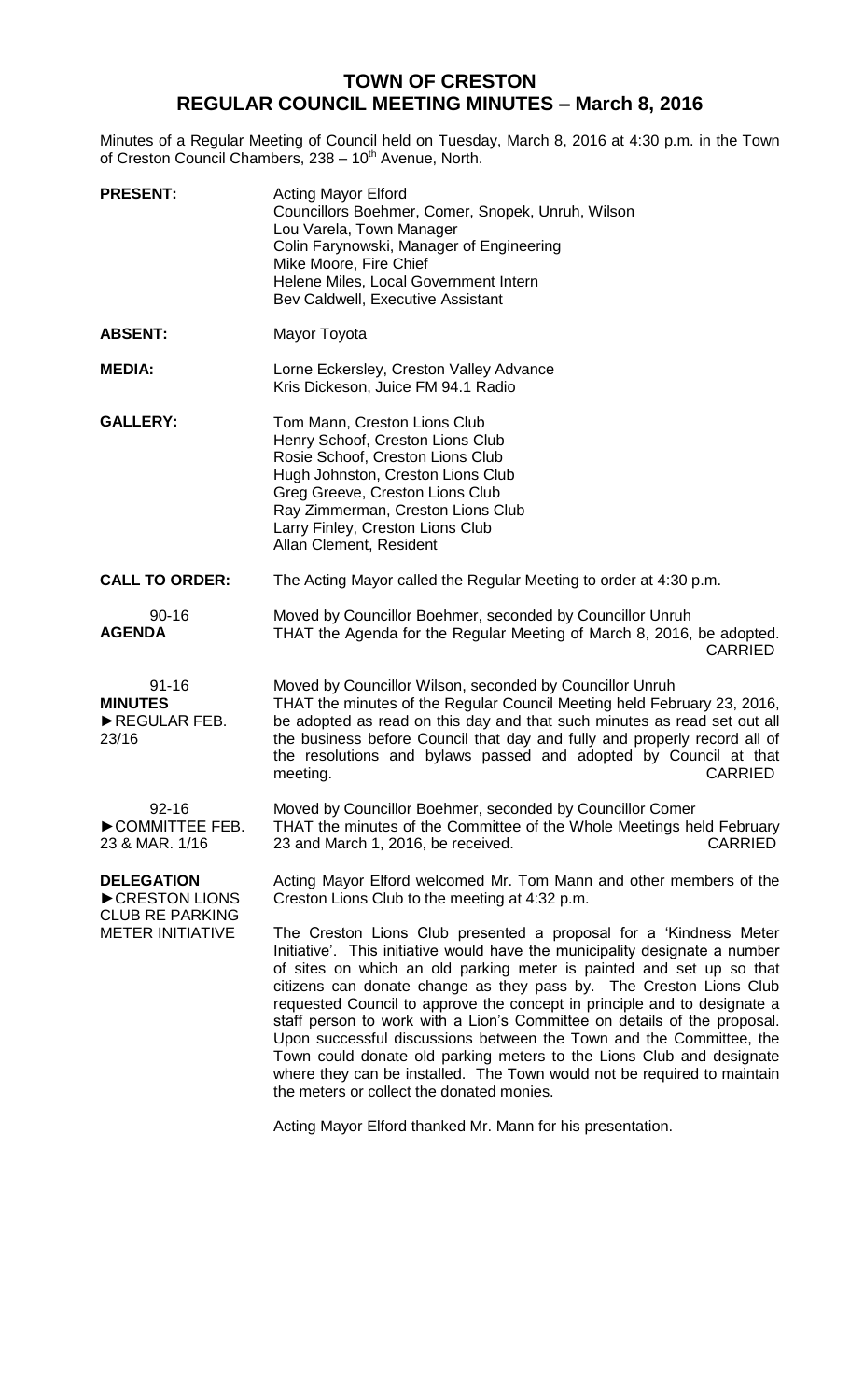| <b>COUNCIL</b><br><b>COMMITTEE</b><br>93-16<br>$\triangleright$ MAR. 1/16 MTG             | Moved by Councillor Snopek, seconded by Councillor Wilson<br>THAT Council Committee Recommendations No. 1 and 2 from the March<br>1, 2016 Regular Committee of the Whole Meeting, be adopted as follows:                                                                                                                                                                                                                                                                                                                                                                                                                                                                                                                                                                                     |
|-------------------------------------------------------------------------------------------|----------------------------------------------------------------------------------------------------------------------------------------------------------------------------------------------------------------------------------------------------------------------------------------------------------------------------------------------------------------------------------------------------------------------------------------------------------------------------------------------------------------------------------------------------------------------------------------------------------------------------------------------------------------------------------------------------------------------------------------------------------------------------------------------|
| <b>RECOMMENDATIONS</b><br>CV WILDLIFE<br><b>MGMT. AREA GRANT</b>                          | <b>RECOMMENDATION NO. 1:</b><br>THAT the annual grant to the Creston Valley Wildlife Management Area<br>remain in place for the 2016 budget; THAT staff flag the annual grant<br>provided to the Creston Valley Wildlife Management Area by the Town of<br>Creston, for review during the 2017 budget discussions; THAT staff bring<br>forward for review by Council, prior to 2017 budget discussions, Resolution<br>No. 48-09, Recommendation No. 2, from the February 24, 2009 Regular<br>Council Meeting that establishes the annual funding for the Creston Valley<br>Wildlife Management Area; AND FURTHER, THAT the Creston Valley<br>Wildlife Management Area be advised of Council's intended review of the<br>annual funding provided to that organization by the Town of Creston. |
| ▶ PCSS SR. BOYS<br><b>BASKETBALL RE</b><br><b>GRANT REQUEST</b>                           | <b>RECOMMENDATION NO. 2:</b><br>THAT Ltr #146 from the Prince Charles Secondary School Senior Boys<br>Basketball Team, requesting a discretionary grant, be received; AND<br>FURTHER, THAT Council approves a Discretionary Grant to the Prince<br>Charles Secondary School Senior Boys Basketball Team, in the amount of<br>\$500, to assist with expenses for the Team to participate in the BC High<br>School "AA" Basketball Provincial Championships.<br><b>CARRIED</b>                                                                                                                                                                                                                                                                                                                 |
| 94-16<br>KINDNESS METER<br><b>INITIATIVE</b>                                              | Moved by Councillor Boehmer, seconded by Councillor Comer<br>THAT Ltr #93 from the Creston Lions Club, regarding a proposal for a<br>'Kindness Meter Initiative' to raise donations for a charitable organization<br>in the community, be referred to staff to research further and include the<br>proposal for a 'Kindness Meter Initiative' in the report being drafted for<br>Council with respect to parking and revenue options in the downtown core.<br><b>CARRIED</b>                                                                                                                                                                                                                                                                                                                 |
| $95 - 16$<br><b>▶UBCM 2016</b><br><b>MEMBERSHIP</b>                                       | Moved by Councillor Boehmer, seconded by Councillor Snopek<br>THAT Ltr #156 from the Union of BC Municipalities, regarding 2016<br>membership, be received; AND FURTHER, THAT Council authorizes<br>payment of the 2016 UBCM membership fees for the Town of Creston, in<br>the amount of \$3,371.28.<br><b>CARRIED</b>                                                                                                                                                                                                                                                                                                                                                                                                                                                                      |
| 96-16<br>DUCK LAKE ROAD<br><b>ACCESS</b>                                                  | Moved by Councillor Comer, seconded by Councillor Unruh<br>THAT Ltr #149 from Mr. Cyril Colonel, regarding Duck Lake road access,<br>be received; AND FURTHER, THAT Ltr #149 from Mr. Cyril Colonel be<br>forwarded on to the Creston Valley Wildlife Management area for a<br>response to Mr. Colonel's concerns and requesting a copy of the written<br>response be forwarded to the Town of Creston for information. CARRIED                                                                                                                                                                                                                                                                                                                                                              |
| $97 - 16$<br>GREENHOUSES<br>(COTR)                                                        | Moved by Councillor Comer, seconded by Councillor Boehmer<br>THAT Ltr #141 from Bren Lukasiewich, et al, regarding the closing of the<br>greenhouses by the College of the Rockies, Creston Campus, be received.<br><b>CARRIED</b>                                                                                                                                                                                                                                                                                                                                                                                                                                                                                                                                                           |
| 98-16<br>MAYOR'S POETRY<br><b>CHALLENGE</b>                                               | Moved by Councillor Wilson, seconded by Councillor Snopek<br>THAT Ltr #139 from the Columbia Basin Alliance for Literacy (CBAL),<br>regarding a Mayor's Poetry Challenge, be received; AND FURTHER,<br>THAT staff contact the Columbia Basin Alliance for Literacy (CBAL),<br>advising that Council will participate in their Mayor's Poetry Challenge and<br>request that CBAL provide a suitable poem to be read by a local poet, at<br>the March 22, 2016 Regular Council meeting.<br><b>CARRIED</b>                                                                                                                                                                                                                                                                                      |
| 99-16<br>KOOT. COLUMBIA<br><b>DISCOVERY CENTRE</b><br>SOCIETY RE LTR OF<br><b>SUPPORT</b> | Moved by Councillor Comer, seconded by Councillor Wilson<br>THAT Ltr #132 from the Kootenay Columbia Discovery Centre Society,<br>requesting a letter of support for the removal from the Agricultural Land<br>Reserve, land that will situate a building for a new discovery centre, be<br>referred to the March 15, 2016 Regular Committee of the Whole meeting,<br>pending further information being received on the proposed project, by<br><b>CARRIED</b><br>Mayor Toyota.                                                                                                                                                                                                                                                                                                              |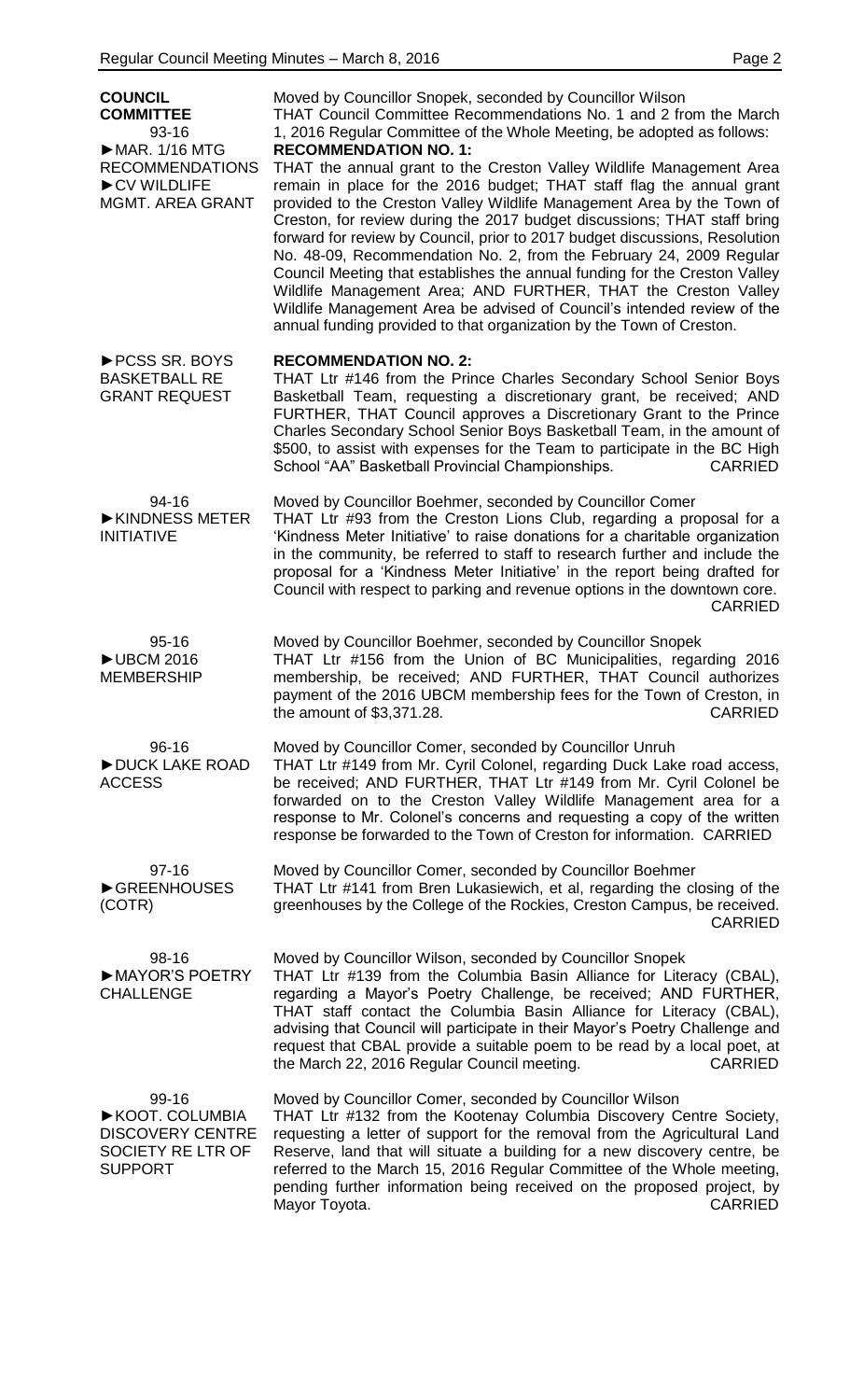| 100-16<br>TRAVEL POLICY<br><b>RE MILEAGE RATES</b>                   | Moved by Councillor Boehmer, seconded by Councillor Unruh<br>THAT Ltr #135 from the Director of Finance and Corporate Services,<br>regarding mileage rates, be received; AND FURTHER, THAT Council<br>authorizes an amendment to the Town of Creston Finance Department -<br>Transportation (Travel) Policy, Travel Expenses, by deleting .2(a)<br>Transportation in its entirety and replacing with the following:<br>(a) Travel reimbursement for the use of a member's personal vehicle,                                        |
|----------------------------------------------------------------------|------------------------------------------------------------------------------------------------------------------------------------------------------------------------------------------------------------------------------------------------------------------------------------------------------------------------------------------------------------------------------------------------------------------------------------------------------------------------------------------------------------------------------------|
|                                                                      | mileage will be paid at the current rate in effect as prescribed by<br>Revenue Canada:<br><b>CARRIED</b>                                                                                                                                                                                                                                                                                                                                                                                                                           |
| 101-16<br>▶ OCP PROCESS                                              | Moved by Councillor Wilson, seconded by Councillor Boehmer<br>THAT the verbal report by the Town Manager, regarding progress with<br>respect to Official Community Plan process, be received.<br><b>CARRIED</b>                                                                                                                                                                                                                                                                                                                    |
| 102-16<br>STRATEGIC<br><b>PRIORITIES CHART</b>                       | Moved by Councillor WIIson, seconded by Councillor Comer<br>THAT the Strategic Priorities Chart, as amended, be received.<br><b>CARRIED</b>                                                                                                                                                                                                                                                                                                                                                                                        |
| 103-16<br>FOLLOW UP<br><b>ACTION LIST</b>                            | Moved by Councillor Boehmer, seconded by Councillor Unruh<br>THAT the Regular Council Meeting Follow-Up Action List, as of February<br><b>CARRIED</b><br>23, 2016, be received.                                                                                                                                                                                                                                                                                                                                                    |
| <b>NEW BUSINESS</b><br>104-16<br>CV ROTARY CLUB<br>RE LTR OF SUPPORT | Moved by Councillor Unruh, seconded by Councillor Comer<br>THAT Ltr #161 from the Executive Assistant, regarding a request for a<br>letter of support for the Creston Valley Rotary Club, be received; AND<br>FURTHER, THAT the Mayor is authorized to write the Creston Valley<br>Rotary Club, acknowledging Council's support of the Rotary Club's<br>application to Columbia Basin Trust, for funding assistance with expenses<br>relating to the construction of a new washroom facility in Centennial Park.<br><b>CARRIED</b> |
| 105-16<br>DOG PARK                                                   | Moved by Councillor Snopek, seconded by Councillor Unruh<br>THAT the Mayor is authorized to submit an application to the Regional<br>District of Central Kootenay, to requisition \$8,300.00 from the Town of<br>Creston's portion of Community Development Funds, to the Town of<br>Creston for improvements to the off-leash dog park.<br><b>CARRIED</b>                                                                                                                                                                         |
| <b>REPORTS OF REPS.</b><br>CLR COMER                                 | Councillor Comer reported on her attendance at a College of the Rockies<br>facility meeting.                                                                                                                                                                                                                                                                                                                                                                                                                                       |
| CLR SNOPEK                                                           | Councillor Snopek reported on his attendance at a Creston Valley Forest<br>Corporation meeting and a Creston Valley Blossom Festival Association<br>meeting.                                                                                                                                                                                                                                                                                                                                                                       |
| CLR WILSON                                                           | Councillor Wilson reported on her attendance at a Creston Valley Blossom<br>Festival meeting, an Arts Sculpture meeting and a College of the Rockies<br>facility meeting.                                                                                                                                                                                                                                                                                                                                                          |
| MAYOR TOYOTA                                                         | Acting Mayor Elford reported on behalf of Mayor Toyota on his attendance<br>at a College of the Rockies facilities meeting, a Coffee Talk session, a<br>Ministry of Transportation and Infrastructure meeting, and a Community<br>Development Fund meeting.                                                                                                                                                                                                                                                                        |
| STAFF REPORTS<br>106-16                                              | Members of staff provided verbal reports on key issues and projects<br>currently being addressed by the various Departments.                                                                                                                                                                                                                                                                                                                                                                                                       |
| RECEIVE<br><b>REPORTS</b>                                            | Moved by Councillor Boehmer, seconded by Councillor Wilson<br>THAT the verbal Reports of Council and staff members, be received.<br><b>CARRIED</b>                                                                                                                                                                                                                                                                                                                                                                                 |
| <b>GIVING OF NOTICES</b>                                             | COTW - Mar. 15, Apr. 19, 2016<br>COUNCIL $-2^{nd}$ & 4 <sup>th</sup> Tuesdays of each month, Mar. 22, Apr. 12, 26, 2016<br>April 27 - 29 - AKBLG (Kimberley)<br>May 21 - Blossom Festival Mayor's VIP Reception and Parade<br>June $3 - 6 - FCM$ (Winnipeg)                                                                                                                                                                                                                                                                        |
| <b>QUESTION PERIOD</b>                                               | There were no questions from the media or members of the gallery.                                                                                                                                                                                                                                                                                                                                                                                                                                                                  |